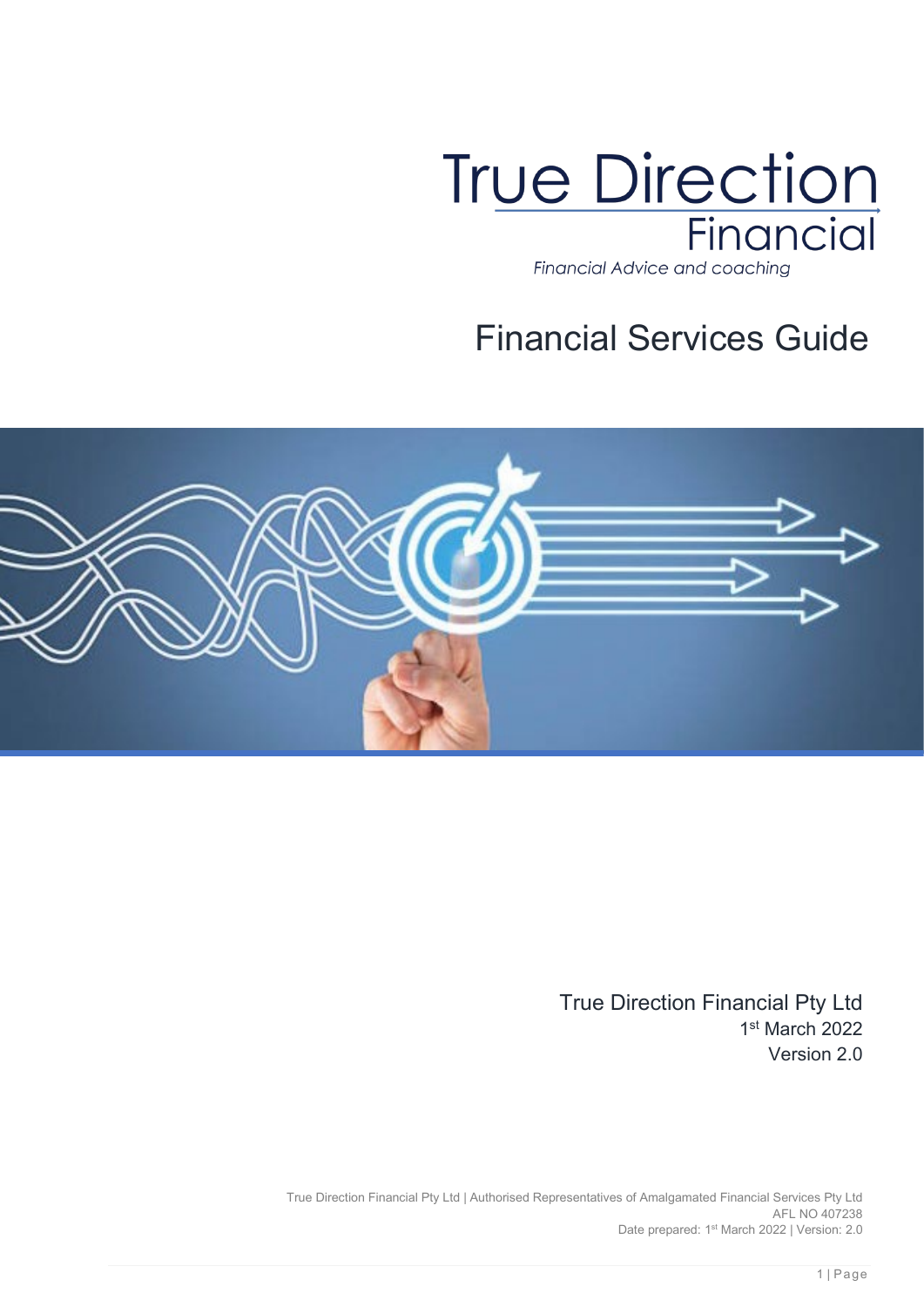# Important Information

It is important that you read this Financial Services Guide (FSG). It contains information that will help you decide whether to use any of the financial services offered by us, as described in this guide, including:

- who we are and how we can be contacted
- the advice and services we provide
- information about our licensee Amalgamated Financial Services Pty Ltd Limited (AFS)
- our fees and how we, your adviser and AFS, are paid in connection with those services
- how we manage your private information
- Any potential conflicts of interest we may have
- how you can complain about a matter relating to us or AFS

# Documents you may receive

We will provide you with a number of documents as you progress through our financial planning process to capture each stage of your advice journey. We may provide these documents to you electronically to your nominated email address, unless otherwise agreed.

When we provide personal advice, it will normally be documented and provided to you in a Statement of Advice (SoA), also known as a financial plan. When we give you financial advice to make sure that advice is appropriate to you we must make reasonable enquiries about your current financial situation and future needs. In the Statement of Advice we will tell you about:

- our fees and commissions
- any associations we have with Financial Product Issuers or other parties which may have influenced the advice we give you.

If we provide further personal advice a financial plan may not be required. We will keep a record of any further personal advice we provide you for seven years. You may request a copy of such records by contacting our office during that period.

If we recommend or arrange a financial product for you we will provide a product disclosure statement (PDS) where relevant. These documents contain the key features of the recommended product, such as its benefits and risks as well as the costs you will pay the product provider to professionally manage that product.

You should read any warnings contained in your advice document, the PDS or IDPS guide carefully before making any decision relating to a financial strategy or product.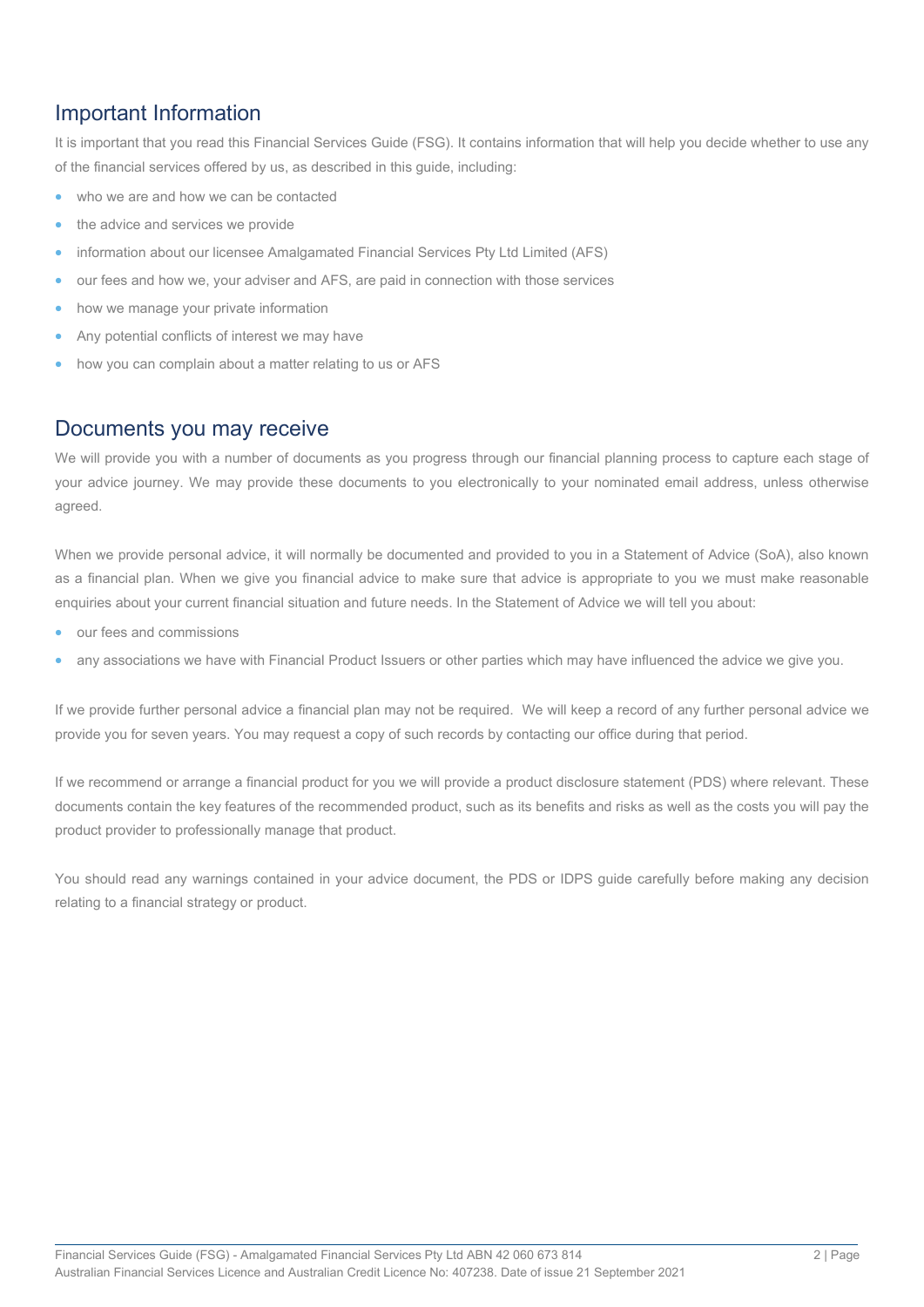# About our practice

### Our Purpose

Provide good quality, easy to understand financial advice to those that need it.

### Our Vision & Destination

Having worked closely together for well over a decade and being in the industry for over 40 years between them, co-founders of True Direction, Paul Mann & Cath Navarro had talked about setting up their very own financial advice business, for a long time. They always shared the same beliefs and values when I came to what they saw as the important features and services that should be offered, plus a very strong view that advisers should educate their clients as they go, not just tell them what to do.

When, in 2017, they both found themselves in a position to set up a business together, they took on the challenge with great enthusiasm, with the belief in their hearts that good, real, financial advice can make a massive and life changing impact on people's lives - their passion for this will drive True Direction Financial on its journey and drive its mission. Paul and Cath are determined to build a great business, one of substance, heart and integrity that they'll be immensely proud of in future years.

Paul and Cath state – "We will always be true to what we stand for and it will make a difference to our lives, those who work with us, to our clients lives, to the companies we work for and will also, as a result, advance and improve the profession of financial advice in Australia. We will always do the right thing, no matter what; we will be professional, but relaxed, and informal. We will know our clients, we will listen to them and we will help them, no matter what life-stage they are in or who they are. We will be us."

### Summary of the business

| <b>Name</b>                                   | True Direction Financial Pty Ltd                      |  |
|-----------------------------------------------|-------------------------------------------------------|--|
| <b>Australian Business Number</b>             | 61 621 097 952                                        |  |
| <b>Corporate Authorised Representative of</b> | Amalgamated Financial Services Pty Ltd AFSL No 407238 |  |

### Our office and contact details

| <b>Phone</b>  | 02 8964 1124                                 |  |
|---------------|----------------------------------------------|--|
| <b>Office</b> | Suite 1408, 109 Pitt Street, Sydney NSW 2000 |  |
| Email         | enquiry@truedirection.com.au                 |  |
| Website       | www.truedirection.com.au                     |  |

This guide provides information about our advisers including their contact details, qualifications, experience, the services they may offer and financial products they can provide advice on.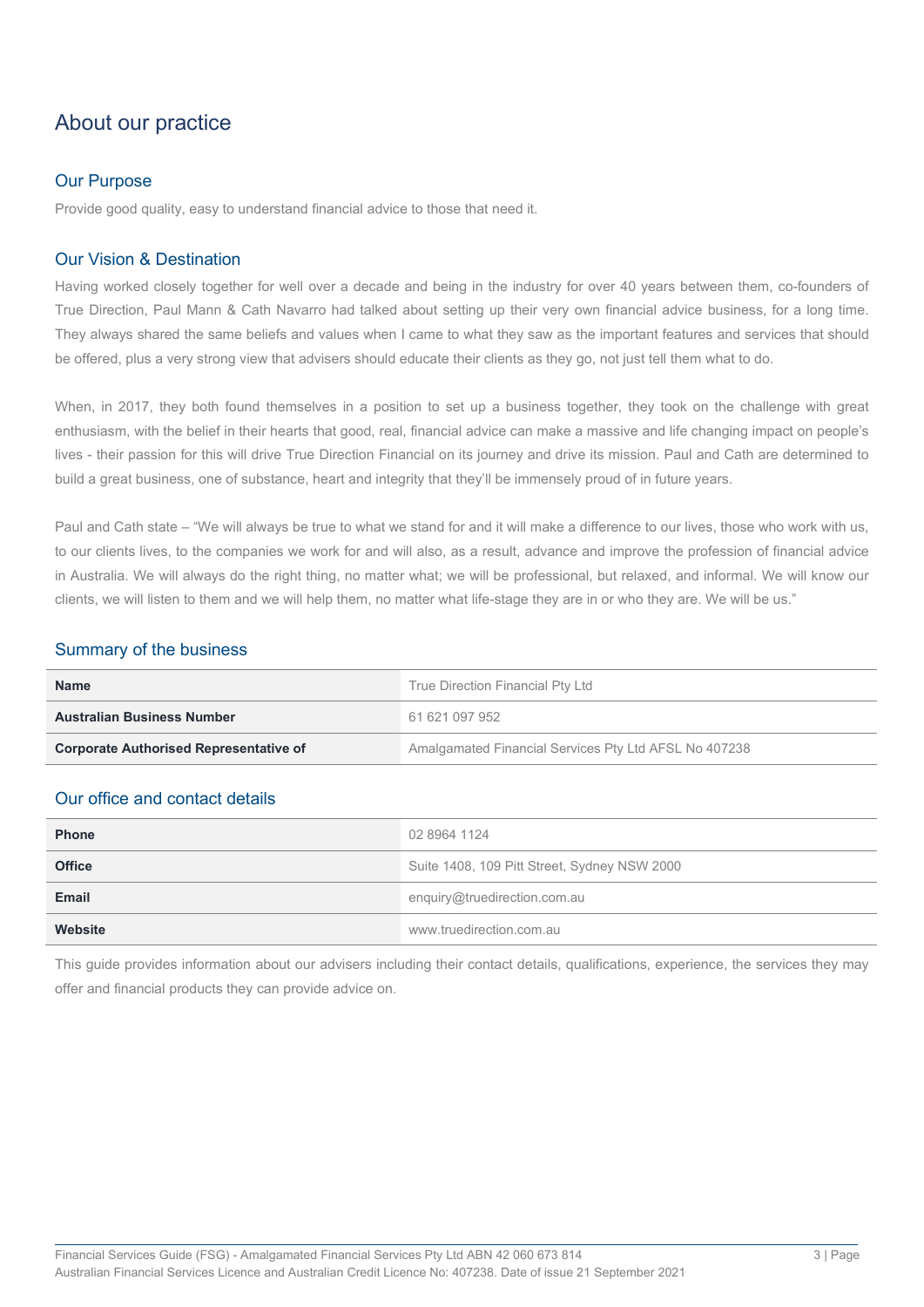# Our advice and services

|                                                                                                                                              | Your adviser will be one of the True Direction Financial team members as per the team profile<br>which forms part of this FSG. If you do not wish to receive their advice, we may deal on your<br>behalf by carrying out your instructions if you so choose, on a no-advice basis.<br>If you do not obtain advice, you face the risk that the Financial Product/s you select will not<br>fully take into account your objectives, financial situation or needs.                                                                                                                                                                                                                                                                                                                                                                                                                                                                                           |  |  |
|----------------------------------------------------------------------------------------------------------------------------------------------|-----------------------------------------------------------------------------------------------------------------------------------------------------------------------------------------------------------------------------------------------------------------------------------------------------------------------------------------------------------------------------------------------------------------------------------------------------------------------------------------------------------------------------------------------------------------------------------------------------------------------------------------------------------------------------------------------------------------------------------------------------------------------------------------------------------------------------------------------------------------------------------------------------------------------------------------------------------|--|--|
| Who is responsible for the financial<br>services provided?                                                                                   | True Direction Financial Pty Ltd is responsible for the financial services provided including the<br>distribution of this Financial Services Guide (FSG). Amalgamated Financial Services Pty Ltd<br>ABN 42 060 673 814 trading as Virtue & Partners is an Australian Financial Services Licensee<br>and Australian Credit Licensee, No. 407238                                                                                                                                                                                                                                                                                                                                                                                                                                                                                                                                                                                                            |  |  |
| Do you have any relationships or<br>associations with Financial Product<br>issuer?                                                           | True Direction Financial and Amalgamated Financial Services are privately owned and are not<br>controlled by any financial institution/s such as a fund manager, bank or insurance company.<br>None of these institutions has a vested interest in our business and are not therefore in a<br>position to influence us in the provision of advice. Some institutions may offer us incentives by<br>way of volume or placement bonuses. If these we taken up by TDF the details will be fully<br>disclosed in your SoA.                                                                                                                                                                                                                                                                                                                                                                                                                                    |  |  |
| What services do you provide and                                                                                                             | True Direction Financial has a team of dedicated advisers who together provide advisory<br>services designed to help you create, manage and protect your wealth including:<br>wealth creation<br>retirement planning<br>$\bullet$<br>direct equities<br>debt management<br>$\bullet$<br>۰<br>self-managed super funds<br>corporate superannuation<br>$\bullet$<br>personal insurances<br>business insurance (not general insurance)<br>۰<br>succession planning<br>estate planning<br>$\bullet$<br>credit advice (as per ACL No. 407238)<br>margin lending<br>In the event that we identify a client has a need for credit assistance services we can arrange<br>these, ie mortgage broking, commercial financing & leasing services, through Dale Virtue Pty<br>Ltd ACL No.388981, the principals of which are Haydn Dale and Anthony Virtue. Haydn Dale is<br>an Accredited Mortgage Consultant. His MFAA (Mortgage & Finance Association of Australia) |  |  |
| what kind of financial services are you<br>authorised to provide me and what<br>kinds of Financial Product/s do those<br>services relate to? | full membership number is 45199. Dr. Anthony Virtue is also an Accredited Mortgage<br>Consultant. His MFAA (Mortgage & Finance Association of Australia) full membership number<br>is 14294.<br>True Direction Financial is authorised to provide financial product advice in relation to:<br>deposit and payment products (basic and non-basic);<br>$\bullet$<br>government debentures, stocks or bonds;<br>life insurance products (investment and risk);<br>$\bullet$<br>managed investment schemes (including investor directed portfolio services);<br>$\bullet$<br>retirement savings accounts;<br>securities; and<br>superannuation<br>standard margin lending facility<br>True Direction Financial is also authorised to deal in these products.                                                                                                                                                                                                  |  |  |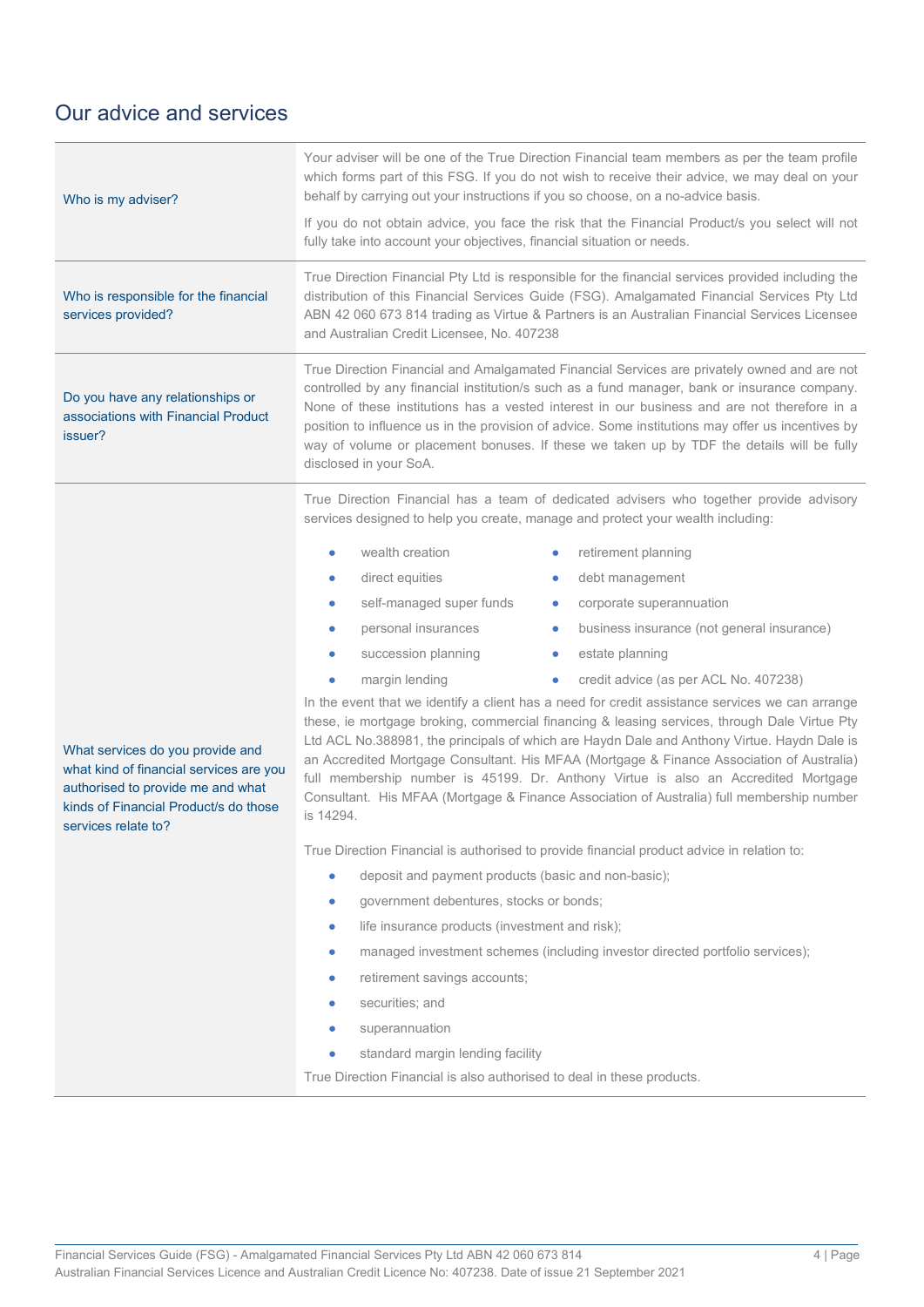|                                                                                                        | You need to provide us with your personal objectives, details of your current financial situation<br>and any relevant information, so that we can offer you the most appropriate advice possible.                                                                                                                                                                                                                                                                                                                                                                                                                                                                                                                                                                                                                                                                                                                                                                                                                                                              |
|--------------------------------------------------------------------------------------------------------|----------------------------------------------------------------------------------------------------------------------------------------------------------------------------------------------------------------------------------------------------------------------------------------------------------------------------------------------------------------------------------------------------------------------------------------------------------------------------------------------------------------------------------------------------------------------------------------------------------------------------------------------------------------------------------------------------------------------------------------------------------------------------------------------------------------------------------------------------------------------------------------------------------------------------------------------------------------------------------------------------------------------------------------------------------------|
| What information should I provide to<br>receive personalised advice?                                   | You have the right not to tell us, if you do not wish to. However, if you do not, the advice you<br>receive may not be appropriate to your needs, objectives and financial situation.                                                                                                                                                                                                                                                                                                                                                                                                                                                                                                                                                                                                                                                                                                                                                                                                                                                                          |
|                                                                                                        | You should read the warnings contained in the Statement of Advice carefully before making<br>any decision relating to a Financial product/s.                                                                                                                                                                                                                                                                                                                                                                                                                                                                                                                                                                                                                                                                                                                                                                                                                                                                                                                   |
| How will I pay for the services                                                                        | You may pay us as per the schedule of professional fees, fee schedule and ongoing review &<br>maintenance attached. Alternatively, we may receive a payment called commission which is<br>paid to us by the Financial Product issuer/s.                                                                                                                                                                                                                                                                                                                                                                                                                                                                                                                                                                                                                                                                                                                                                                                                                        |
| provided?                                                                                              | We will give you a Statement of Advice (SoA) containing details of our fees and any payments<br>made to us by a Financial Product issuer/s.                                                                                                                                                                                                                                                                                                                                                                                                                                                                                                                                                                                                                                                                                                                                                                                                                                                                                                                    |
|                                                                                                        | Generally TDF does not receive comissions of any type for any investment advice we provide.<br>Our fees are calculated based on the complexity of the services we provide and the time it<br>takes us to provide them. Any fees and how they are calculated would appear in the SoA we<br>provide you, or on an invoice we present.                                                                                                                                                                                                                                                                                                                                                                                                                                                                                                                                                                                                                                                                                                                            |
| How are any commissions, fees or<br>other benefits calculated for providing<br>the financial services? | The only type of commissions we may receive are related to Personal Risk Insurances as<br>outlined by the LIF reform legislation of 2017 that governs the upfront and ongoing commission<br>levekls that may be received from life insurance companies. Typically commissions may range<br>from 25% to 60% (including GST) of premium for life insurance products (based on net annual<br>premium) (for example, initial commission rate 25% on a net annual premium of \$250 -<br>\$1,500). This is a cost recovered for performing duties on behalf of the Life Insured such as<br>processing applications, underwriting, and other follow up work. Details of our professional<br>fees etc; are as indicated in the schedule which forms part of this FSG.                                                                                                                                                                                                                                                                                                  |
| <b>Statement of Independence</b>                                                                       | TDF prioritises its client's best interests over a predetermined payment method. As a result,<br>under s923(A) of the Corporations Act, we are not currently defined as independent. This is<br>due to us offering clients a choice as how to remunerate us for Risk Insurance Advice between<br>brokerage and fees. (For lower insurance premiums it is generally in client's best interest to<br>select a lower brokerage fee paid by the Insurer than a higher fee paid by the client).                                                                                                                                                                                                                                                                                                                                                                                                                                                                                                                                                                     |
| <b>Statement of Best Interests</b>                                                                     | TDF, from its inception has always strived to put clients in a better financial position as a result<br>of our financial advice. We continue to offer a wide range of financial solutions and payment<br>options based on clients' personal circumstances and personal preference to ensure clients<br>best interests are achieved. Under Division 2 of Part 7.7A of the Corporations Act, financial<br>advisers providing personal advice to retail clients must comply with the 'best interests duty'<br>and related obligations                                                                                                                                                                                                                                                                                                                                                                                                                                                                                                                             |
| Will anyone be paid for referring me to<br>you?                                                        | Where you have been referred to us by someone else, if we pay them a fee or commission in<br>relation to that referral, we will tell you in the Statement of Advice who will receive that fee or<br>commission and the amount they will receive.                                                                                                                                                                                                                                                                                                                                                                                                                                                                                                                                                                                                                                                                                                                                                                                                               |
| Design and Distribution Obligations                                                                    | True Direction Financial takes the selection of suitable financial planning products for clients by<br>their authorised advisers very seriously and retains strong risk management processes to<br>ensure these products remain fit for the purpose they were designed for.<br>All products must receive and retain a satisfactory rating from the research houses<br>that we subscribe to and be covered under our Professional Indemnity Policy.<br>All portfolios must be appropriate for clients' individual goals and objectives with<br>alternative advice solutions considered and meet the best interest duties for clients.<br>The firm deals with a wide range of retail clients with different financial needs and<br>$\bullet$<br>therefore does not require a specific Target Market Determination Document (TMD)<br>relying on a principle-based approach to any potential client detriment.<br>The Responsible Manager and external compliance advisers are responsible for the<br>۰<br>ongoing oversite and management of the DDO obligations. |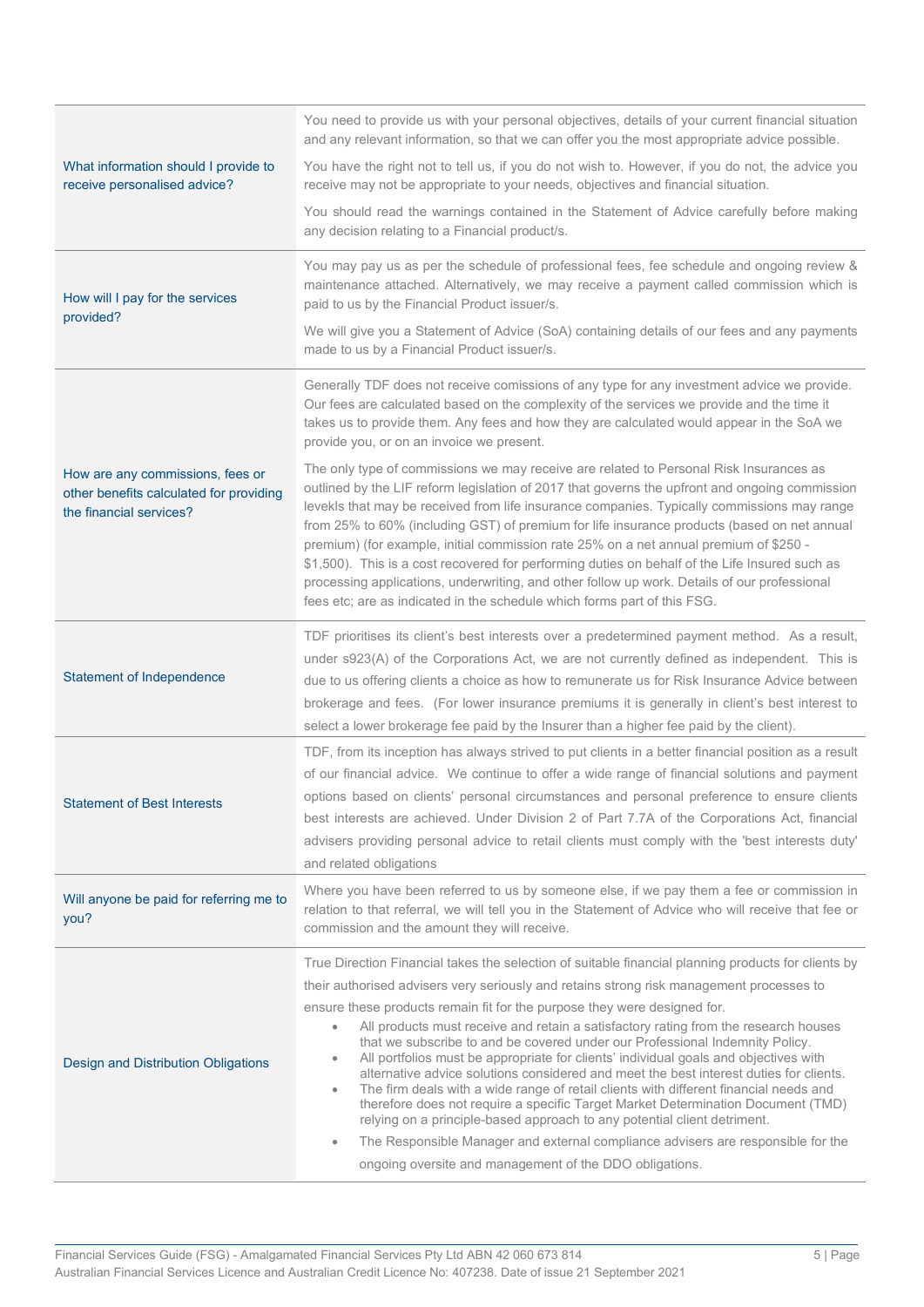# Our Privacy Collection Statement

At True Direction Financial we are committed to protecting your privacy. We use the information you provide to understand your financial situation, needs and objectives and to provide financial advice and services through our advisers, including personal and corporate risk management, wealth creation, retirement planning, access to associated services such as stockbroking and mortgages. We provide the information that you provide to issuers, operators or providers of financial products or financial services such as insurance offices, superannuation funds, accountants or solicitors, appointed investment advisers, fund managers, banks, building societies and credit unions, Centrelink, friendly societies, Australian share registries and the Australian Taxation Office to enable them to assist with and/or implement any recommendations that you have previously authorised us to proceed with on your behalf.

We do not trade, rent or sell your information. We may disclose your information to recipients in England and/or New Zealand for the purpose of receiving or sending superannuation and pension benefits. This would only happen with your prior approval and written consent.

From time to time, we will use your contact details to send you offers, updates, events, articles, newsletters or other information about products and services that we believe will be of interest to you. We may also send you regular updates by email or by post. We will always give you the option of electing not to receive these communications and you can unsubscribe at any time by notifying us that you wish to do so.

You are not obliged to give us your personal information. However, if you do not provide us with some or all of the information that we ask for, it will affect our ability to properly analyse your personal circumstances when you are seeking financial planning services which means that we may not be able to provide you with the product or services that you want.

For more information about how to access the information we hold about you, how to have it corrected and how to complain if you think we have breached the privacy law, ask us for a copy of our Privacy Policy by contacting us on (02) 9977 8800 or visiting our website https://truedirection.com.au.

### How can I give you instructions about my Financial Product/s?

You may tell us how you would like to give us instructions. For example, by telephone, fax or other means such as e-mail.

If we provide you with execution related telephone advice, you may request a record of the execution related telephone advice, at that time or up to 90 days after providing the advice.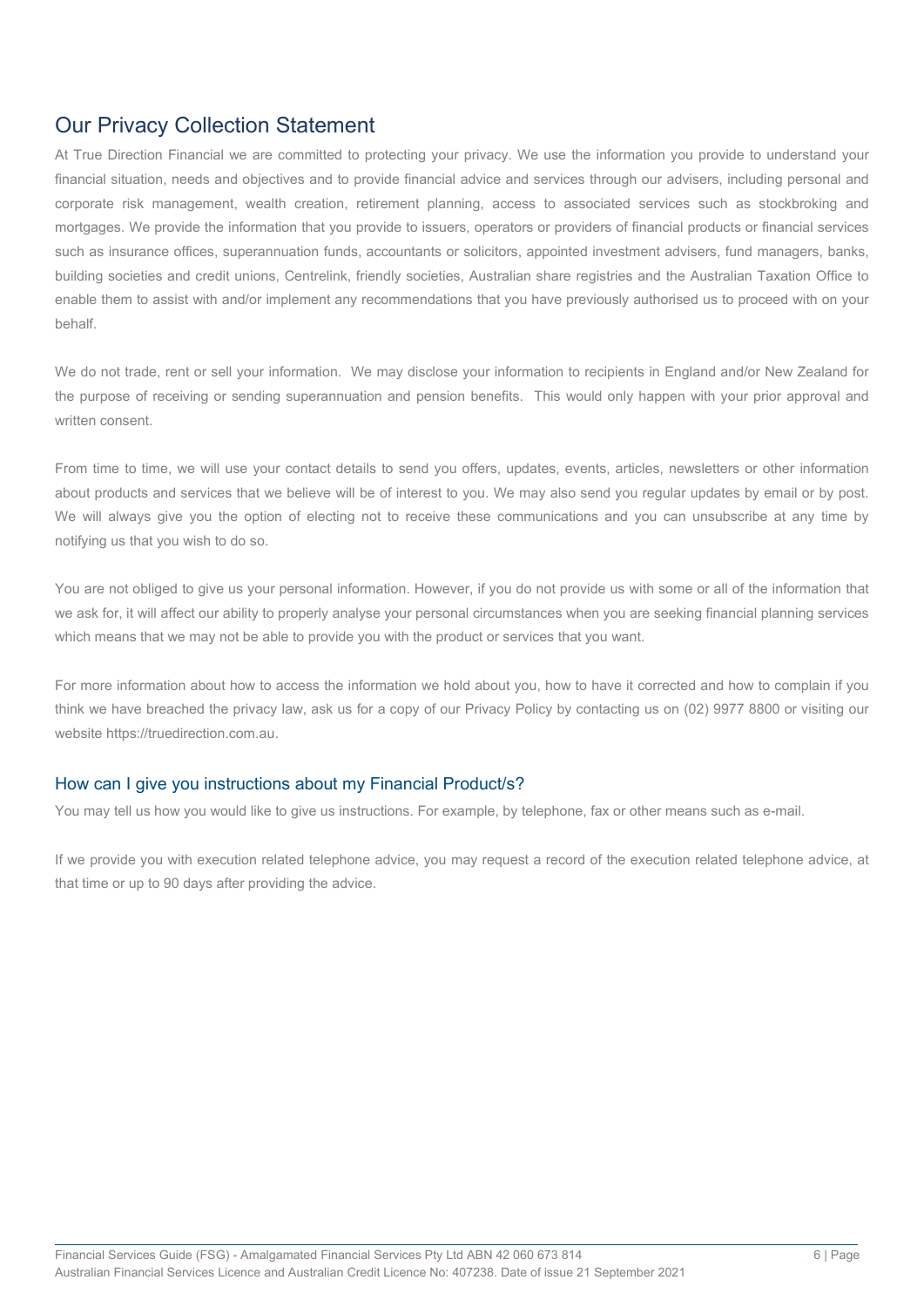# Confidence in the quality of our advice

If at any time you feel like you are not satisfied with our services, the following will help you understand your options and find a resolution. you should take the following steps.

- Contact us and tell us about your complaint.
- If your complaint is not satisfactorily resolved within 45 days, please contact Dr. Anthony Virtue on (02) 9977 8800 or info@virtueandpartners.com.au or put your complaint in writing and send it to:

Attention: Dr Anthony Virtue

Suite 107, 37-39 The Corso

Manly NSW 2095

We will try and resolve your complaint quickly and fairly.

If the complaint can't be resolved to your satisfaction you have the right to escalate the matter to one of the following External Dispute Resolution Schemes listed below.

| Any issues relating to financial advice,<br>investments, superannuation, insurance matters,<br>or credit matters | <b>Australian Financial Complaints Authority (AFCA)</b><br>GPO Box 3<br>Melbourne VIC 3001<br>1800 931 678<br>www.afca.org.au<br>$info@a$ fca.org.au |
|------------------------------------------------------------------------------------------------------------------|------------------------------------------------------------------------------------------------------------------------------------------------------|
| Any issue relating to your personal information                                                                  | <b>The Privacy Commissioner</b><br>GPO Box 5218<br>Sydney NSW 2001<br>1300 363 992<br>privacy@privacy.gov.au                                         |

You may also contact the **Australian Securities & Investments Commission (ASIC)** on 1300 300 630 (free call info line) to make a complaint and obtain information about your rights.

### Professional indemnity insurance

It should be noted that both TDF and AFS have Professional Indemnity Insurance in place to cover everyone involved for the financial services and credit services that we provide. We understand that it is adequate to meet our requirements as a financial services and credit licensee. The policy includes coverage for claims made in relation to the conduct of representatives/employees who no longer work for us (but who did at the time of the relevant conduct).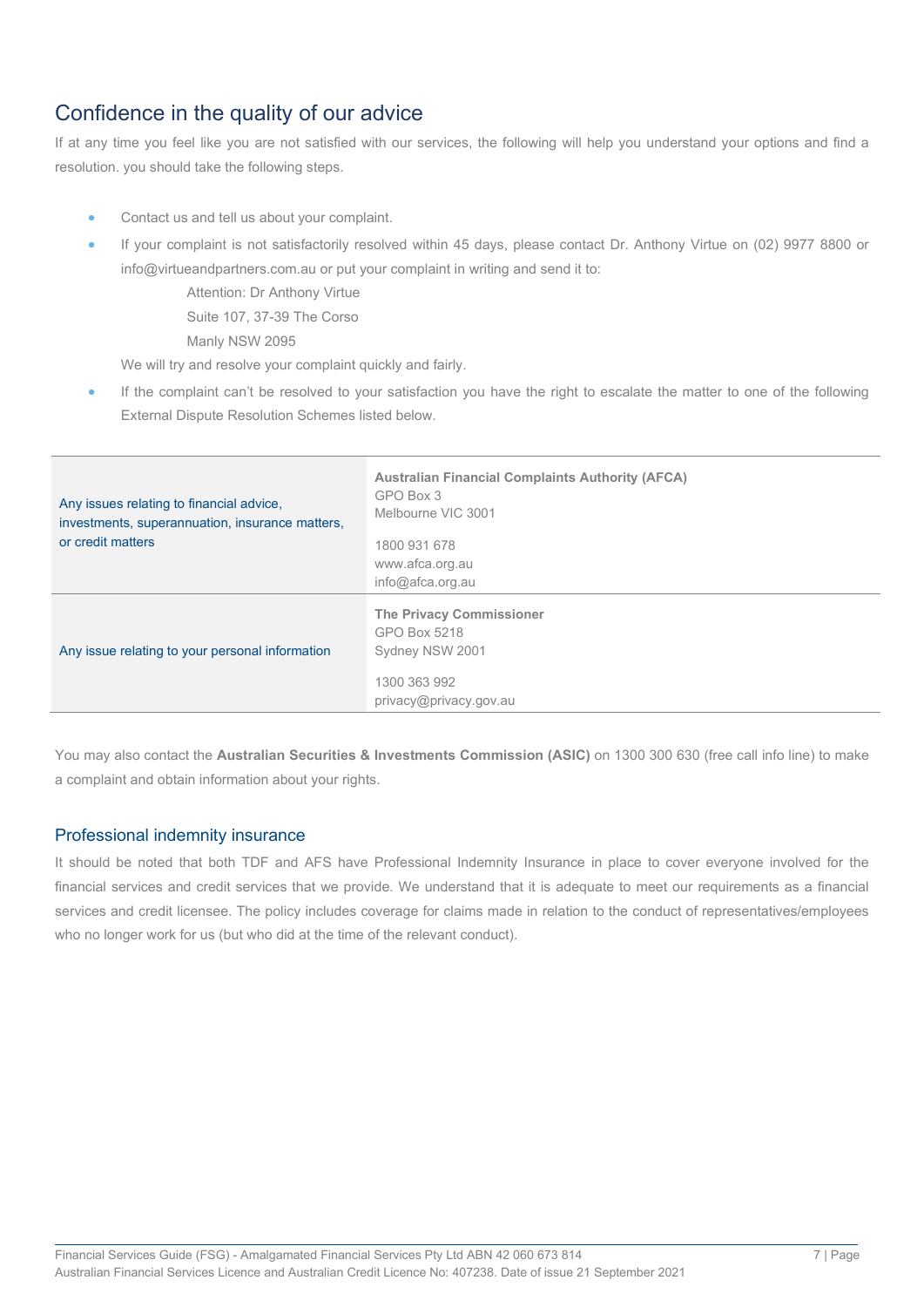# Our Financial Advisers

About Paul Mann Principal and Financial Adviser

| <b>Experience</b>                | Paul has been providing financial advice to clients since 2000 and has been<br>involved in Financial Services and Financial Markets for the past 25 years. He is<br>a Director of True Direction Financial Pty Ltd. His Authorised Representative<br>Number issued by ASIC is 276270. Paul passed the FASEA Financial Advisers<br>Exam on the 3rd August 2020.                                                                                                                                  |  |
|----------------------------------|-------------------------------------------------------------------------------------------------------------------------------------------------------------------------------------------------------------------------------------------------------------------------------------------------------------------------------------------------------------------------------------------------------------------------------------------------------------------------------------------------|--|
|                                  | Paul's first job was as a "Chalkie" on the Sydney Stock Exchange trading floor<br>and this began a career that has revolved around various aspects of the financial<br>markets ever since. Paul moved to the Sydney Futures Exchange working for<br>various firms over a 12-year period trading Bank Bills, Government bonds and<br>Equities contracts. Paul also spent 3 years working on the London Futures floor<br>with Bankers Trust during this time.                                     |  |
|                                  | Paul changed career direction in 2000 and became a Licensed Financial<br>Adviser, working at St George Bank and the Commonwealth Bank before joining<br>Flight Centre's Moneywise Global as the NSW Team Leader in 2004. Paul was<br>appointed as the National Business Leader in 2006, finishing with them in 2017<br>as the Global business Leader and Managing Director, responsible for all<br>aspects of its Financial Advice, Home Loans Broking and Tax services<br>businesses globally. |  |
|                                  | In 2017 Paul started True Direction Financial Pty Ltd, with his long-time business<br>partner Cath Navarro, with the intention to build a great advice business that they<br>can both be very proud of.                                                                                                                                                                                                                                                                                         |  |
| Qualifications                   | Diploma in Financial Planning (Dip FP)<br>Fellow Chartered Financial Practitioner (AFA) (FChFP)<br>Margin Lending and Geared Investments Program Direct Equities Accreditation<br><b>ASX Listed Products Accreditation (LPAC)</b><br>Accredited Tax (Financial) Adviser - TASA<br>Certificate IV Mortgage Broking (Cert.IV FMB)<br>Authorised NSW Justice of the Peace (JP)                                                                                                                     |  |
| <b>Memberships</b>               | Member of the Association of Financial Advisers (AFA)<br>Member of the Workplace Superannuation Specialist Australia (WSSA)<br>Member of the Tax Practitioners Board (TPB)                                                                                                                                                                                                                                                                                                                      |  |
| Phone                            | 0417073833                                                                                                                                                                                                                                                                                                                                                                                                                                                                                      |  |
| Email                            | paul.mann@truedirection.com.au                                                                                                                                                                                                                                                                                                                                                                                                                                                                  |  |
| Authorised representative number | 276270                                                                                                                                                                                                                                                                                                                                                                                                                                                                                          |  |

#### The advice and services I can provide

I am authorised to provide all the services listed in the "Our advice and services" section of this guide, except for Self-Managed Superannuation; and Loans including mortgages and personal loans, reverse mortgages and deposit bonds. Should you require advice and services that extend beyond my authority I can refer you to a suitably qualified adviser.

#### How am I paid?

I receive the following from our practice:

- 
- Salary **•** equity in the practice
	- Dividends Share of profit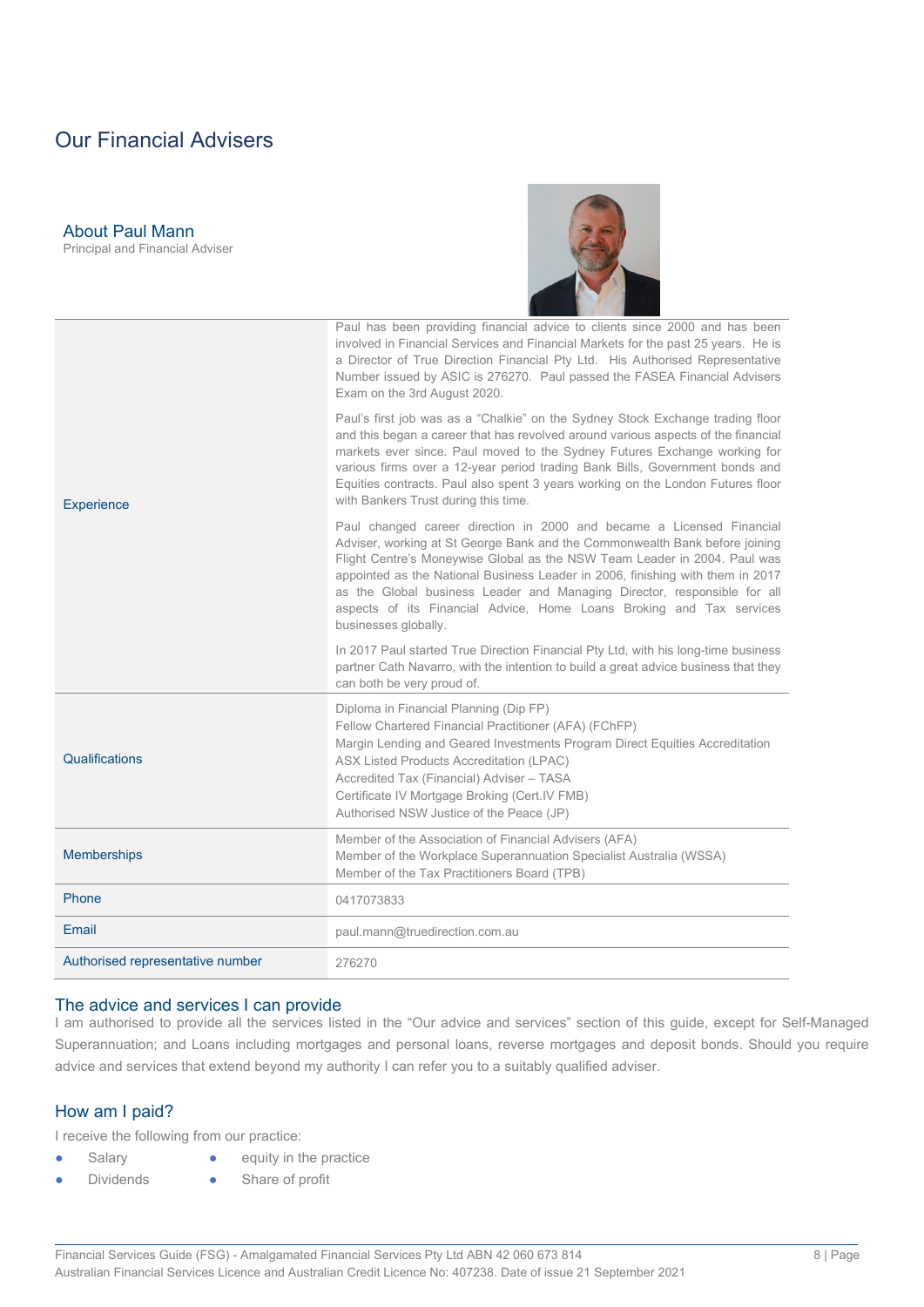## About Catherine Navarro

Principal and Financial Adviser



| <b>Experience</b>                | Cath has been involved in the financial services industry since 1998 and has<br>been an Authorised Representative since 2003. She is a Director of True<br>Direction Pty Ltd. Her Authorised Representative Number issued by ASIC is<br>239459. Cath passed the FSEA Financial Advisers exam on the 25 <sup>th</sup> of May<br>2020.<br>Cath has worked with large organisations such as State Street, Flight<br>Centre/Moneywise Global as the 'National Advice Leader' through to boutique<br>financial planning companies. Since 2003, Cath has been involved in<br>superannuation, wealth creation, risk management and retirement planning<br>advice across a spectrum of clients ranging from young wealth accumulators<br>through to high net worth individuals. |  |
|----------------------------------|-------------------------------------------------------------------------------------------------------------------------------------------------------------------------------------------------------------------------------------------------------------------------------------------------------------------------------------------------------------------------------------------------------------------------------------------------------------------------------------------------------------------------------------------------------------------------------------------------------------------------------------------------------------------------------------------------------------------------------------------------------------------------|--|
|                                  | It is professionally and personally important to her to provide a client experience<br>that is memorable and excites people about their future possibilities. She is<br>highly skilled in Portfolio Management, Wealth Creation & Protection Strategies,<br>Estate Planning, Superannuation, and Investments.                                                                                                                                                                                                                                                                                                                                                                                                                                                           |  |
|                                  | Cath places a high importance on building long term relationships, making the<br>complex easy and educating clients so they can make informed decisions. She<br>is a highly motivate professional with a Bachelor of Commerce (BCom), an<br>Advanced Diploma of Financial Planning and is a Chartered Practitioner<br>Member of the AFA (FChFp)                                                                                                                                                                                                                                                                                                                                                                                                                         |  |
| Qualifications                   | Advanced Diploma in Financial Services (Financial Planning) (Adv Dip FS (FP))<br>Fellow Chartered Financial Practitioner (AFA) (FChFP)<br>Bachelor of Commerce (B Com)<br><b>ASX Listed Products Accreditation (LPAC)</b><br>Certificate IV in Finance and Mortgage Broking<br>Accreditation Accredited Tax (Financial) Adviser - TASA<br>Authorised NSW Justice of the Peace (JP)                                                                                                                                                                                                                                                                                                                                                                                      |  |
| <b>Memberships</b>               | Member of the Association of Financial Advisers (AFA)<br>Member of the Workplace Superannuation Specialist Australia (WSSA)<br>Member of the Tax Practitioners Board (TPB)                                                                                                                                                                                                                                                                                                                                                                                                                                                                                                                                                                                              |  |
| Phone                            | 0402 541 878                                                                                                                                                                                                                                                                                                                                                                                                                                                                                                                                                                                                                                                                                                                                                            |  |
| Email                            | catherine.navarro@truedirection.com.au                                                                                                                                                                                                                                                                                                                                                                                                                                                                                                                                                                                                                                                                                                                                  |  |
| Authorised representative number | 239459                                                                                                                                                                                                                                                                                                                                                                                                                                                                                                                                                                                                                                                                                                                                                                  |  |

#### The advice and services I can provide

I am authorised to provide all the services listed in the Our advice and services section of this guide, except for gearing and margin lending; Loans including mortgages and personal loans, reverse mortgages and deposit bonds; and Self-Managed Superannuation. Should you require advice and services that extend beyond my authority I can refer you to a suitably qualified adviser.

### How am I paid?

I receive the following from our practice:

- 
- Salary **•** equity in the practice
	- Dividends Share of profit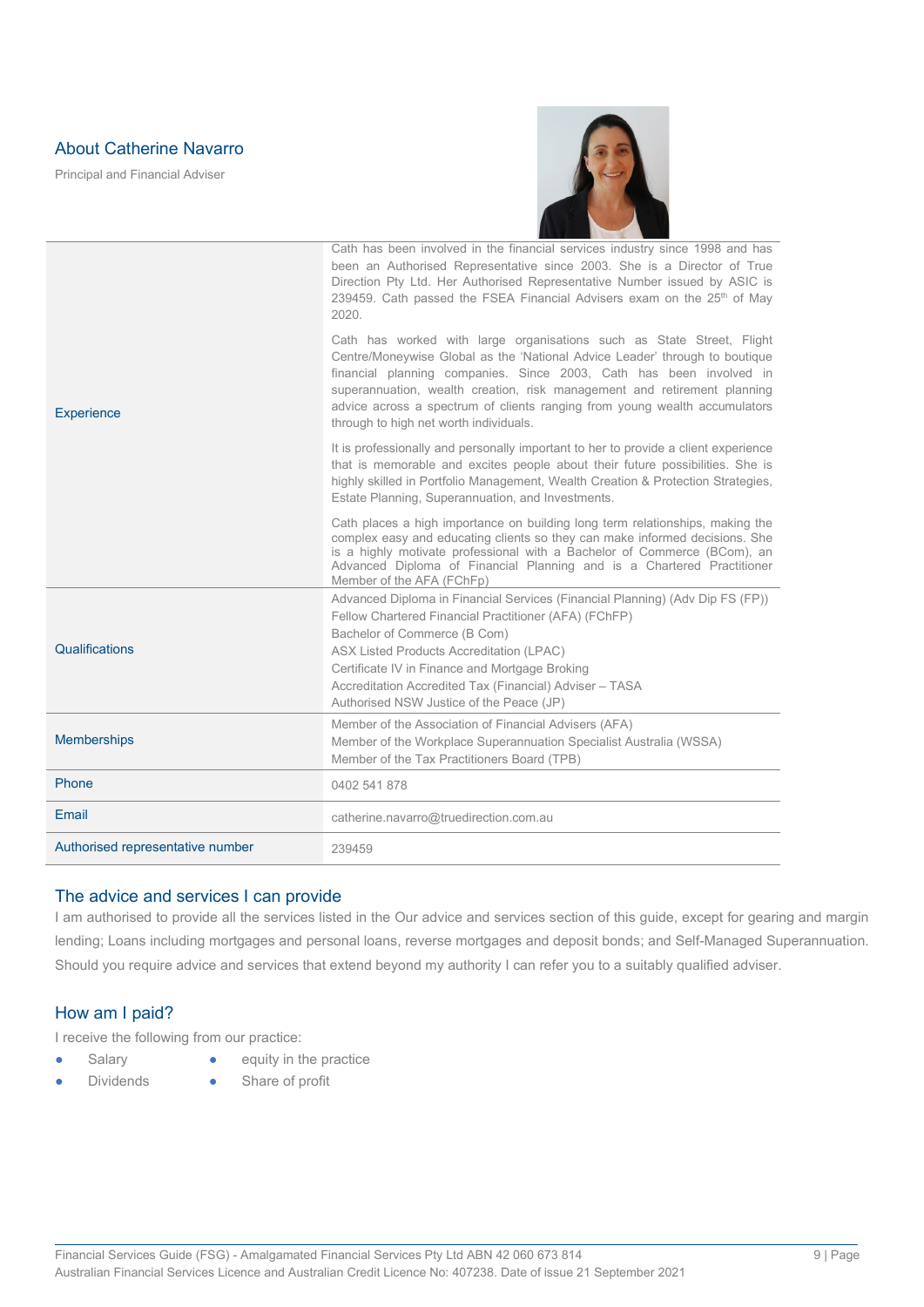# About Dr Anthony D Virtue

Anthony has been providing financial advice to clients since 1990. His Authorised Representative Number issued by ASIC is 239509. He is a Responsible Manager for the AFSL holder Amalgamated Financial Services Pty Ltd.

Anthony is a Fellow Chartered Financial Practitioner, Certified Financial Planner and a Self-Managed Superannuation Fund Specialist Advisor, is a visiting lecturer in Financial Planning at Flinders University and is an active adviser within his own advice business Virtue and Partners.

Anthony does not provide advice to clients within TDF but is a director and equity holder of the business and may receive dividends and/or profit share from TDF. He also holds the following academic qualifications;

- Bachelor of Business,
- Master in Applied Finance and Investment,
- Doctor of Business Administration.
- Diploma of Management Studies;
- Statement of Attainment Direct Equities through Integratec,
- Self Managed Super Funds Kaplan
- Fellow Chartered Financial Practitioner designation AFA (FChFP)
- Real Estate Agent (Licence No: 20141229)

# Our Professional fees

We believe the services we offer are valuable and the remuneration received is a fair reward for our expertise and skills. We believe in being very open about any benefits or payments we receive and the costs you will incur for using our services.

- 1. We charge fees for our initial advice, its implementation, ongoing monitoring and review.
- 2. We may also charge fees for other advice or services which fall outside the scope of those above.
- 3. No fees are payable unless you have instructed us to proceed with the provision of advice and services by signing our Letter of Engagement.
- 4. All fees charged by us and any brokerage or commissions paid by product providers (total remuneration) are receivable by Amalgamated Financial Services as the AFS Licensee.

Full details of all fees, brokerage, commissions or other benefits that we or any other related party receive as a result of recommendations to you will be provided in the Statement of Advice document.

#### Fee Schedule

These fees should be used as a guide only. We will discuss your individual needs and agree our fees with you. The actual agreed fees will depend on factors such as the complexity of your circumstances and goals and the scope of the advice.

#### Initial service fees

These are fees paid when you have agreed to receive our advice:

| Initial service                       | Fee amount                                   |
|---------------------------------------|----------------------------------------------|
| Scoped Personal Advice (Per Strategy) | \$550 to \$1,250                             |
| Comprehensive Personal Advice         | \$2,500 to \$6,500                           |
| <b>Enquiry Assistant</b>              | Starting from \$275 per hour, minimum \$500. |